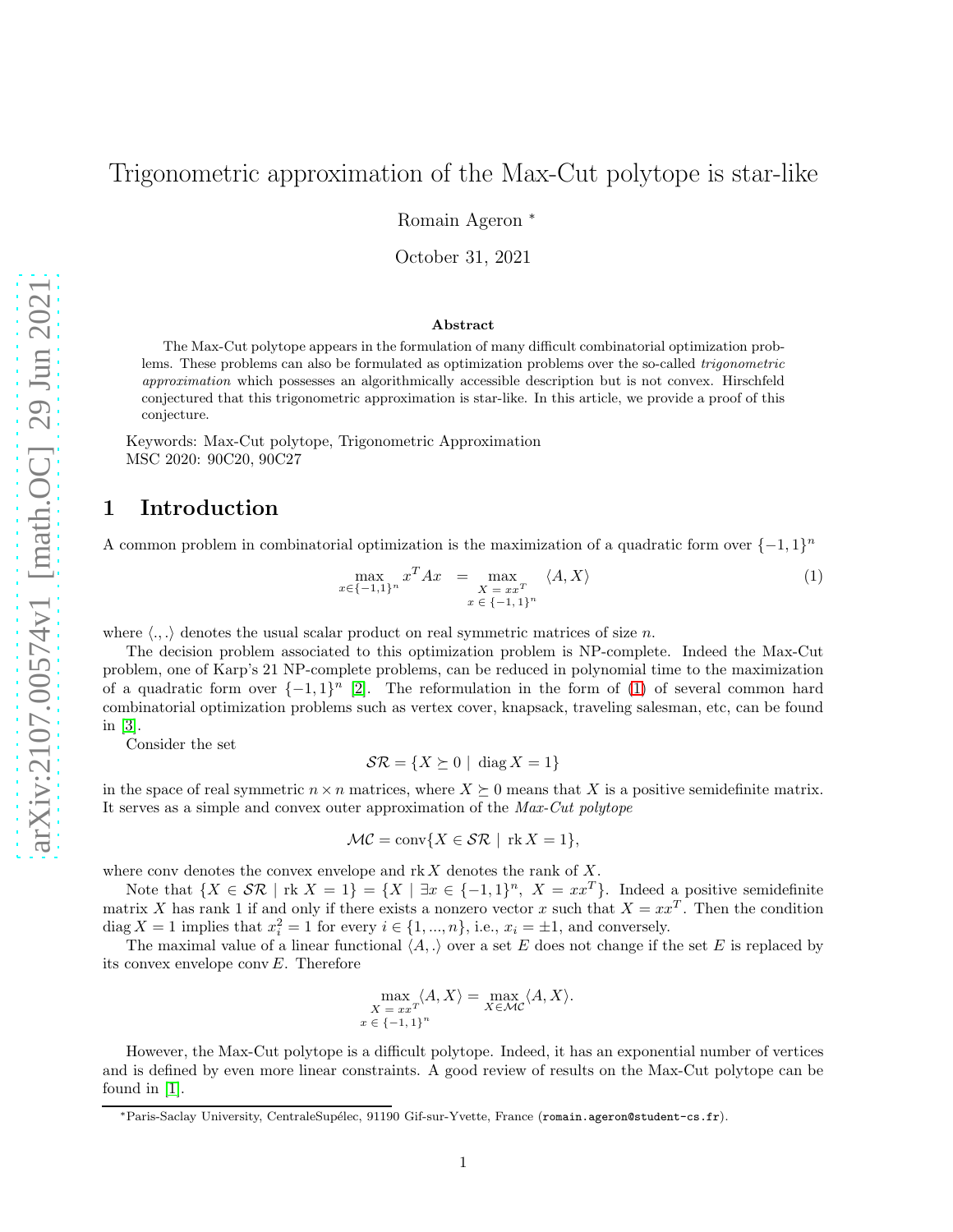Maximizing  $\langle A, X \rangle$  over  $\mathcal{SR}$  instead of  $\mathcal{MC}$  for  $A \succeq 0$  approximates the exact solution of the problem with relative accuracy  $\mu = \frac{\pi}{2}$  $\frac{n}{2} - 1$  [\[4\]](#page-2-3):

$$
\frac{2}{\pi}\max_{X\in\mathcal{SR}}\langle A,X\rangle\leqslant\max_{X\in\mathcal{MC}}\langle A,X\rangle\leqslant\max_{X\in\mathcal{SR}}\langle A,X\rangle.
$$

Define a function  $f : [-1,1] \rightarrow [-1,1]$  by  $f(x) = \frac{2}{\pi} \arcsin x$ . Let **f** be the operator which applies f element-wise to a matrix. A non-convex inner approximation of  $MC$  is given by the *trigonometric* approximation

$$
\mathcal{TA} = \{ \mathbf{f}(X) \mid X \in \mathcal{SR} \}.
$$

Nesterov proved in [\[4,](#page-2-3) Theorem 2.5] that

$$
\max_{X \in \mathcal{T} \mathcal{A}} \langle A, X \rangle = \max_{X \in \mathcal{MC}} \langle A, X \rangle.
$$

Although not convex,  $\mathcal{T}A$  is simpler than  $\mathcal{MC}$  in the sense that checking whether a matrix X is in TA can be done in polynomial time by computing  $f^{-1}(X)$  and checking whether  $f^{-1}(X)$  is in  $\mathcal{SR}$ . This allows to reformulate the initial difficult problem [\(1\)](#page-0-0) as an optimization problem over the algorithmically accessible set  $TA$ . The complexity of the problem in this form arises solely from the non-convexity of this set.

Hirschfeld studied  $\mathcal{T} \mathcal{A}$  in [\[2,](#page-2-0) Section 4]. In this work, we prove that  $\mathcal{T} \mathcal{A}$  possesses an additional beneficial property. Namely, we prove the conjecture of Hirschfeld that it is starlike, i.e., for every  $X \in \mathcal{TA}$  and every  $\lambda \in [0,1]$ , the convex combination  $\lambda X + (1 - \lambda)I$  of X and the central point I, the identity matrix, is in  $T A$ .

### 2 Hirschfeld's conjecture

In this section, we describe the conjecture and related results which have been obtained by Hirschfeld in his thesis [\[2,](#page-2-0) Section 4.3].

In order to show that  $T\mathcal{A}$  is star-like, one has to prove that

$$
\forall X \in \mathcal{SR}, \ \mathbf{f}^{-1}(\lambda \mathbf{f} X + (1 - \lambda)I) \in \mathcal{SR}.
$$

Note that the operator acting on X is nearly an element-wise one, defined by the function

$$
f_{\lambda}: \begin{array}{ccc} [-1,1] & \longrightarrow & [-1,1] \\ x & \longmapsto & f^{-1}(\lambda f(x)) = \sin(\lambda \arcsin x) \end{array}
$$

acting on the off-diagonal elements, while the diagonal elements remain equal to 1, contrary to  $f_{\lambda}(1) = f^{-1}(\lambda) = \sin \frac{\pi \lambda}{2}$ . Thus one has to show that

$$
\forall x \in \mathcal{SR}, \ \mathbf{f}_{\lambda}(X) + \left(1 - \sin \frac{\pi \lambda}{2}\right)I \succeq 0.
$$

A sufficient condition is that  $f_{\lambda}(X) \succeq 0$  for all  $X \in \mathcal{SR}$ , i.e., the element-wise operator  $f_{\lambda}$  is positivity preserving. Hirschfeld conjectured that this sufficient condition is verified [\[2,](#page-2-0) Conjecture 4.9].

#### <span id="page-1-0"></span>Lemma 2.1.

$$
\forall X \in \mathcal{SR}, \ \mathbf{f}_{\lambda}(X) \succeq 0
$$

A sufficient (and necessary) condition for an operator of this type to be positivity preserving is that all of the Taylor coefficients of  $f_{\lambda}$  are nonnegative [\[5\]](#page-2-4).

Lemma [2.1](#page-1-0) proves the following theorem.

Theorem 2.2.  $\mathcal{TA}$  is star-like.